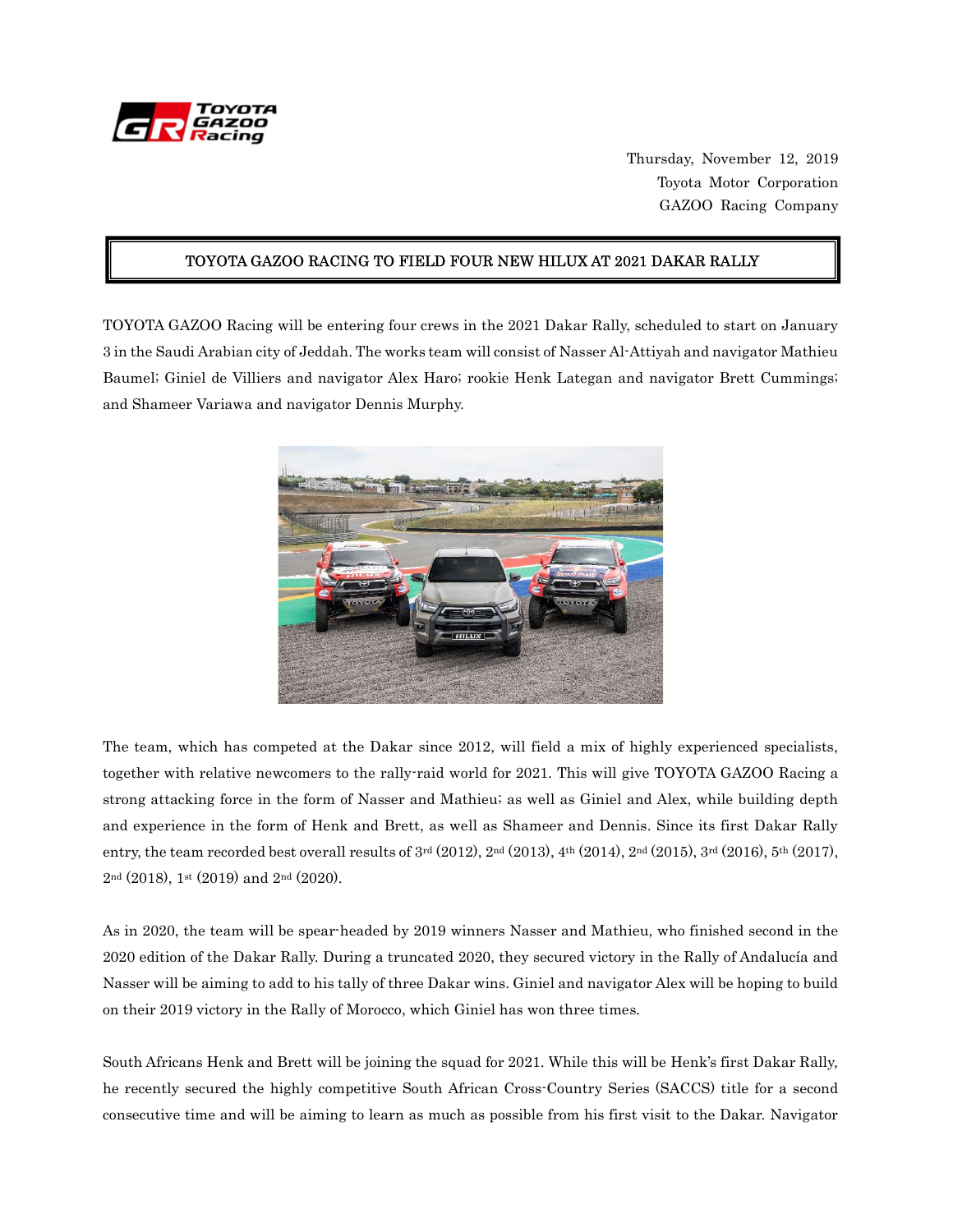Brett has competed in the gruelling race twice before in the motorcycle category, recording a second place in what was then known as the Malle Moto category for unsupported motorcycle racers in the 2014 edition of the race.

Finally, Shameer and Dennis, also from South Africa, will complete the four-car team. Shameer, who has won local championships in South Africa in the past, has taken part in the Dakar Rally before, but this will be his first outing with TOYOTA GAZOO Racing. Navigator Dennis has worked at the race in a technical capacity for the team in the past and is a multiple South African national champion navigator, but this will be his first time navigating in the Dakar Rally.



The team will compete in the latest version of the Toyota Hilux, built and developed at the team's HQ near the iconic Kyalami Grand Prix Circuit in Johannesburg, South Africa. The current car is based on the raceproven Hilux that was introduced in 2018, and features a mid-mounted engine, independent rear suspension and all-wheel drive. The car has seen significant refinements over the years, and its results on the Dakar Rally serves as proof of the reliability and toughness associated with the Hilux. Its first outing saw the team achieve a second and third place in 2018, followed by and overall victory in 2019 and second place in 2020.

The car has seen substantial development thanks the team competing locally in the SACCS. This allowed TOYOTA GAZOO Racing Dakar Team Principal, Glyn Hall, to refine the car on an ongoing basis, while getting valuable feedback from both Giniel and Henk in race conditions. For 2021, the overall layout and geometry of the car remains unchanged, but refinements to the suspension and the naturally aspirated V8 engine have ensured that the latest version of the Hilux is as competitive and reliable as ever.

One major change to the 2021 race Toyota Hilux is in the exterior design, which now reflects the latest version of the production Toyota Hilux. The new 2020 Hilux combines a striking new front design, the addition of a powerful 2.8 litre powertrain and improvements to both its on- and off-road performance with greater comfort,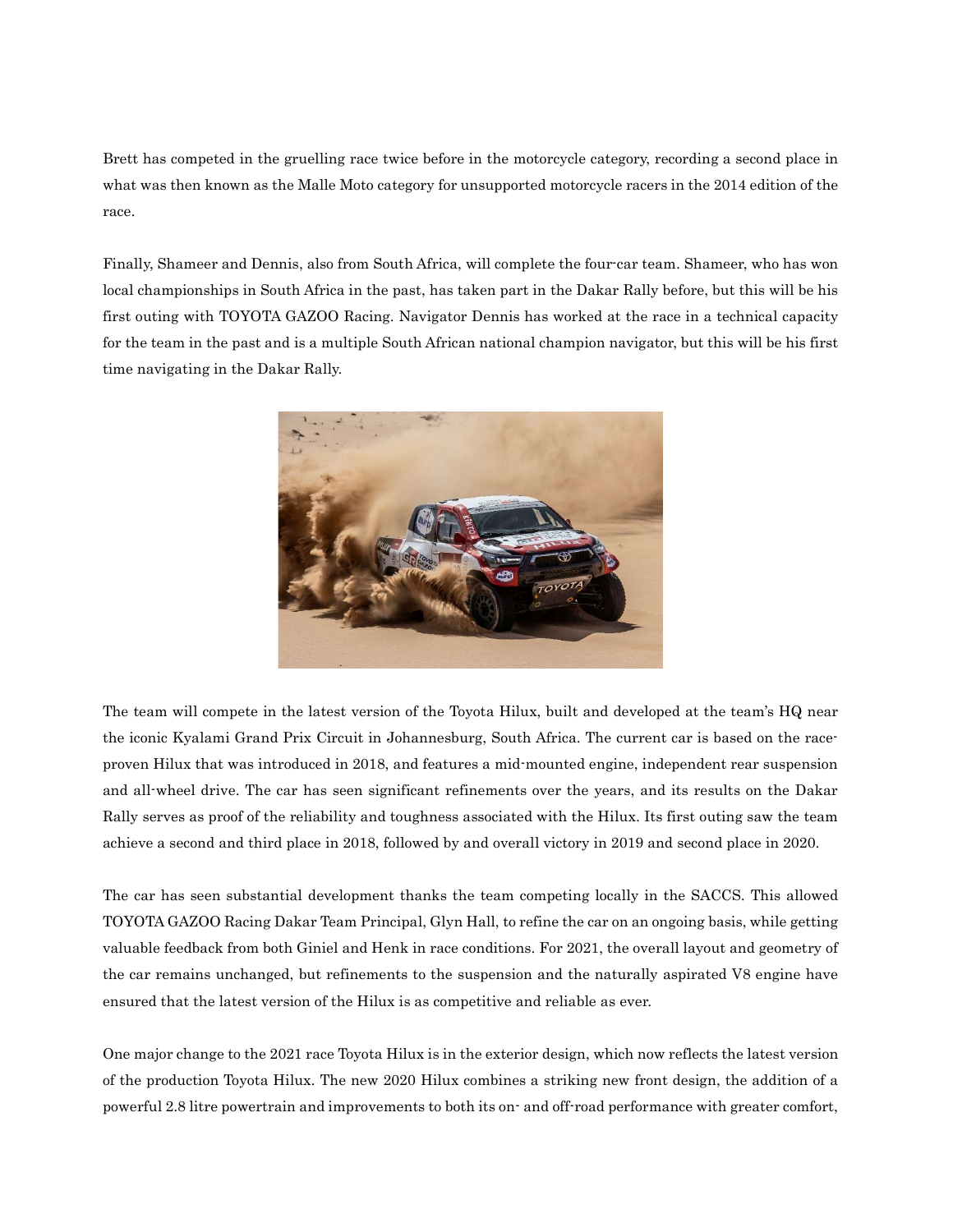upgraded equipment and an expanded model range. The front of the new 2020 Hilux has been completely redesigned with a bold, powerfully three-dimensional new grille and front bumper treatment which significantly increases the pick-up's road presence and strong stature, whilst reinforcing its tough, robust, goanywhere credentials.



The new DOHC  $(1)$ , 16 valve, 2755 cc diesel engine generates 150 kW/ 204 DIN hp at 3400 rpm and, with automatic transmission, 500 Nm of torque between 1600 and 2800 rpm. Maximum torque for manual transmission versions is 420 Nm between 1400 and 3400 rpm.

The 4x4 Hilux's already peerless off-road credentials have been further enhanced by the addition of a new electronic function (that can be activated in 2WD mode) replicating the effect of a mechanical limited-slip differential for improved traction on low grip surfaces in 2-wheel drive mode (available on 4WD models only); the lowering of engine speed at idle from 850 to 680 rpm and a tuned accelerator response for greater driver control; an updated VSC system; dedicated Variable Flow Control (VFC) map for appropriate steering effort, and a new tyre angle monitor.

Further reinforcing its go-anywhere credentials, the Hilux boasts class-leading minimum running ground clearance of 310 mm on Double-cabs, all-important approach and departure angles of 29 and 26 degrees respectively, and the ability to wade to a depth of 700 mm.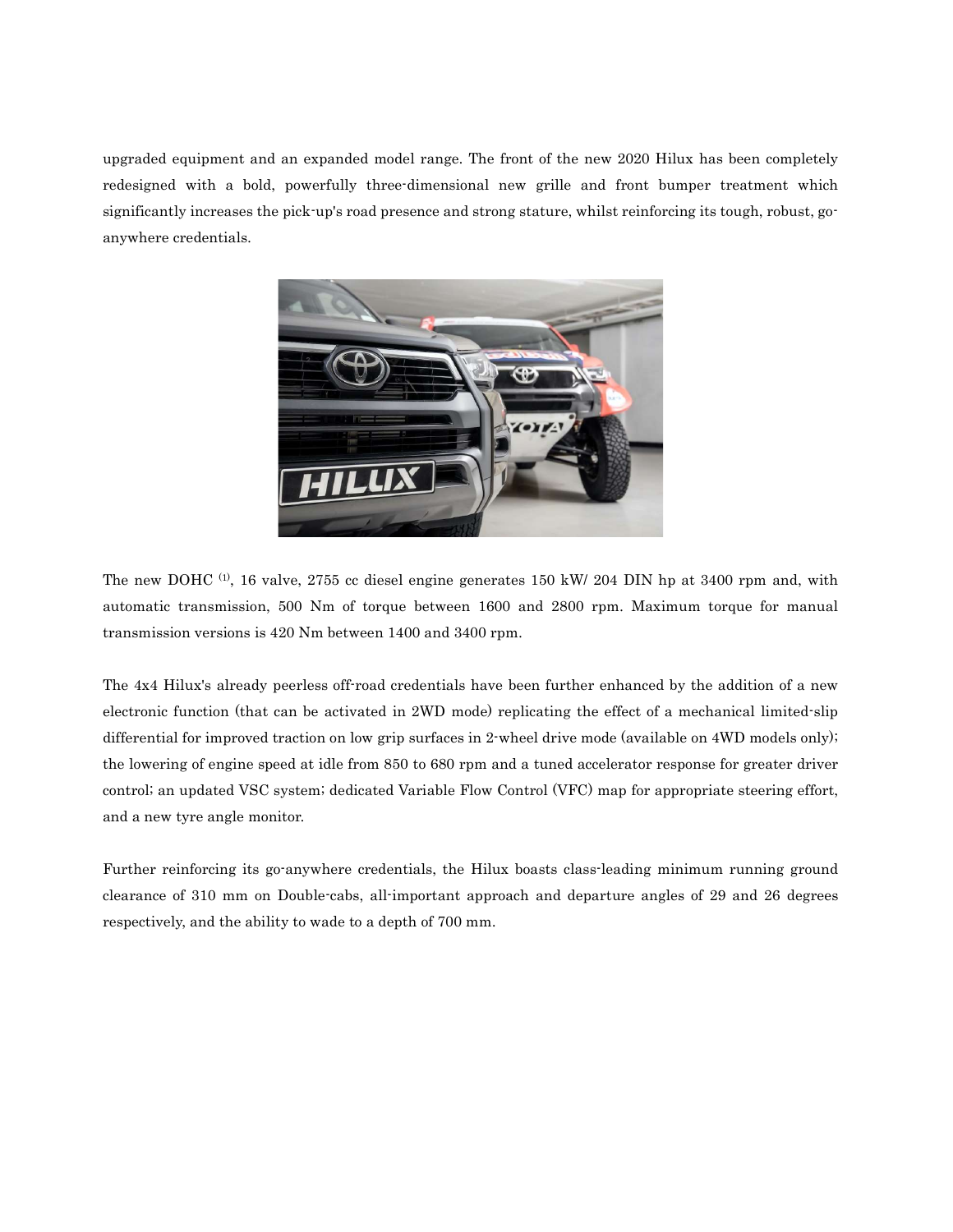

The 2021 edition of the Dakar Rally will again take place solely in Saudi Arabia, with crews setting off from the city of Jeddah on January 3. The 2021 route will traverse similar terrain to that encountered on the 2020 edition, but the organisers have promised all-new sections the ensure a competitive race. The traditional rest day will take place on January 9 in the city of Ha'il, before the route loops back to Jeddah for the finish on January 15. The 2021 route is also expected to feature two looped stages which start and end at the same place, as well as the traditional Marathon Stage which competitors will have to complete without an overnight return for service in the bivouac.

A new digital roadbook will be introduced for the 2021 edition, with the route only made available right before the start of each stage. This approach was trialled for select stages at the 2020 Dakar Rally but will become the norm. This new format not only adds an extra level of unpredictability but also makes the entire process easier to administer and control by race officials.

Glyn Hall, Team Principal: "We are very excited about the 2021 edition of the Dakar Rally, especially given the circumstances with the COVID-19 pandemic, which has reigned in a lot of motorsport during the course of this year. As things stand, the race is set to go ahead early in the New Year, and we are overjoyed to be entering four proudly South African-built and developed Toyota Hilux in the race."

Nasser Al-Attiyah: "I am so happy to be back at the Dakar, driving the Toyota Hilux again. We won with that car in 2019, and finished second in 2020. Now it is time to go back to Saudi and challenge for victory again."

Giniel de Villiers: "The Dakar is always a tough race, and last year proved that Saudi Arabia lived up to the toughness of the Dakar. We're looking forward to taking on the race again in January, and we are ready for another tough challenge in the dunes and tracks of Saudi. The Hilux feels better than ever, and I'm confident that we have the right car for the upcoming race."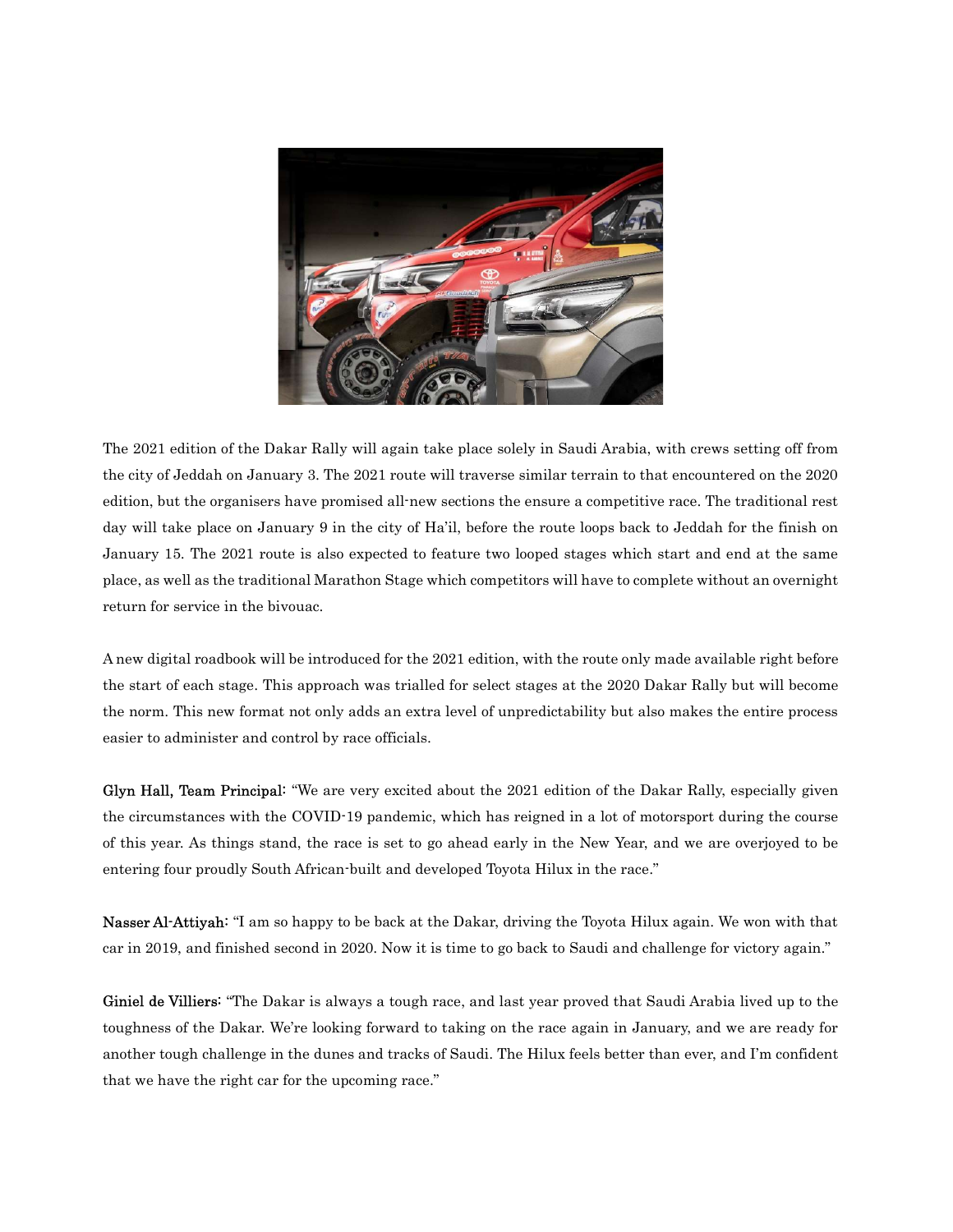Henk Lategan: "Racing in the Dakar has been a dream for me. Even after winning two championships in South Africa, taking on the world's toughest race is a daunting prospect. I'm just glad I have Brett with me, who has competed twice at the Dakar already. Having competed in local cross-country rallies in South Africa, I'm very familiar with the Hilux, which helps a lot, too."

Shameer Variawa: "My previous experience at Dakar left me wanting more from the race. Now, as part of a works team, I'm looking forward to taking on the race again, and I'll be aiming to learn as much as possible. With that said, I'm also looking to record some good results, and will try to find a balance between speed and strategy early on."



Left to right: Nasser Al-Attiyah and Mathieu Baumel

#### Nasser Al-Attiyah (Qatar), Driver Career Highlights:

- Dakar Rally Winner (2011, 2015, 2019)
- FIA World Cup for Cross Country Rallies Winner (2008, 2015, 2016, 2017)

# Mathieu Baumel (France), Navigator Career Highlights:

- Dakar Rally Winner (2015, 2019)
- FIA World Cup for Cross Country Rallies Winner (2015, 2016, 2017)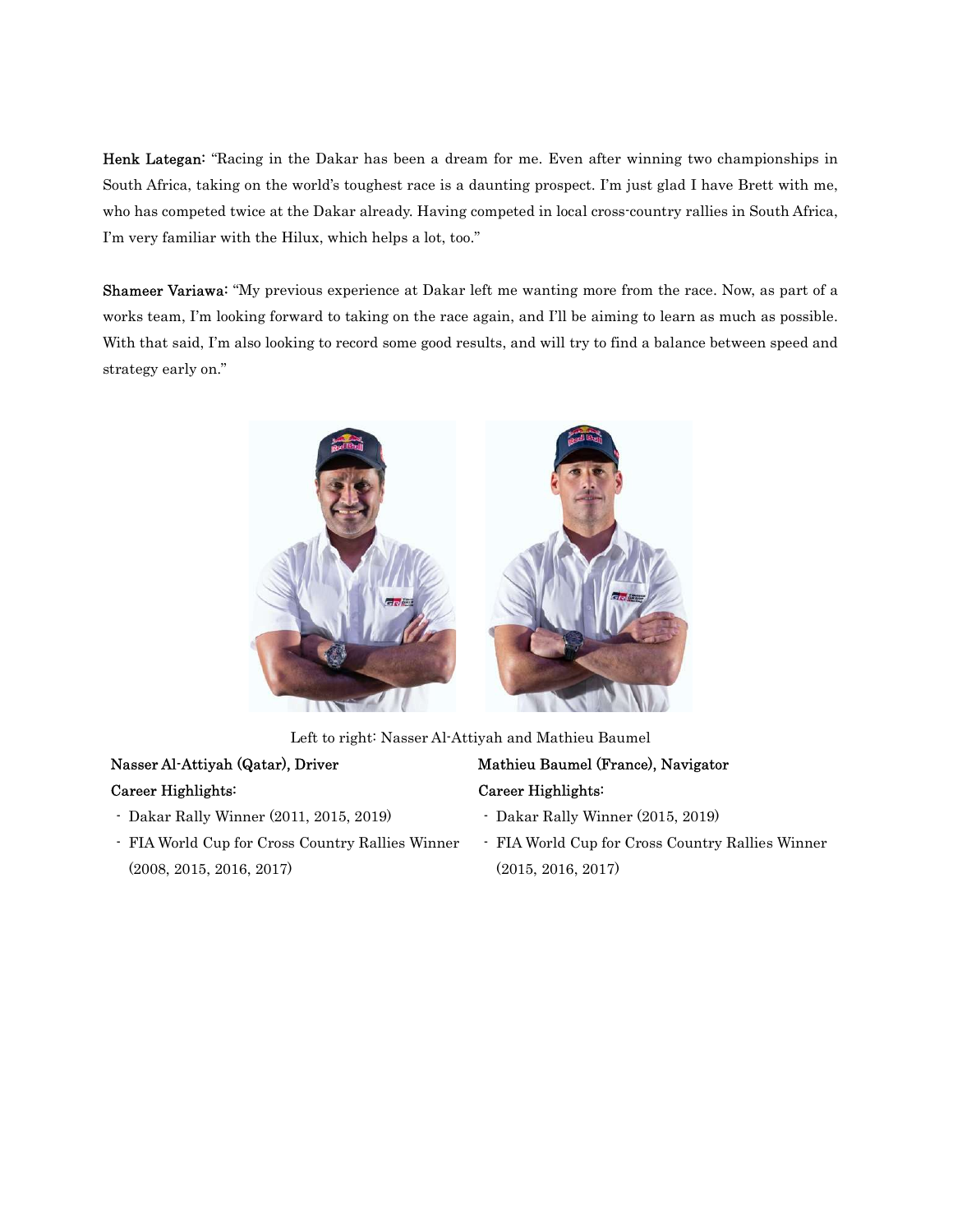

Left to right: Giniel de Villiers and Alex Haro

#### Giniel de Villiers (South Africa), Driver Career Highlights:

- Dakar Rally Winner (2009)
- Rally of Morocco Winner (2003, 2006, 2007, 2019)

# Alex Haro (Spain), Navigator Career Highlights:

- Dakar Rally 2nd (2019)



Left to right: Henk Lategan and Brett Cummings

# Henk Lategan (South Africa), Driver

#### Career Highlights:

- South African Cross-Country Champion (2019, 2020)

### Brett Cummings (South Africa), Navigator Career Highlights:

- South African Cross-Country Navigator Champion (2019, 2020)
- 2nd in Malle Moto, Dakar 2014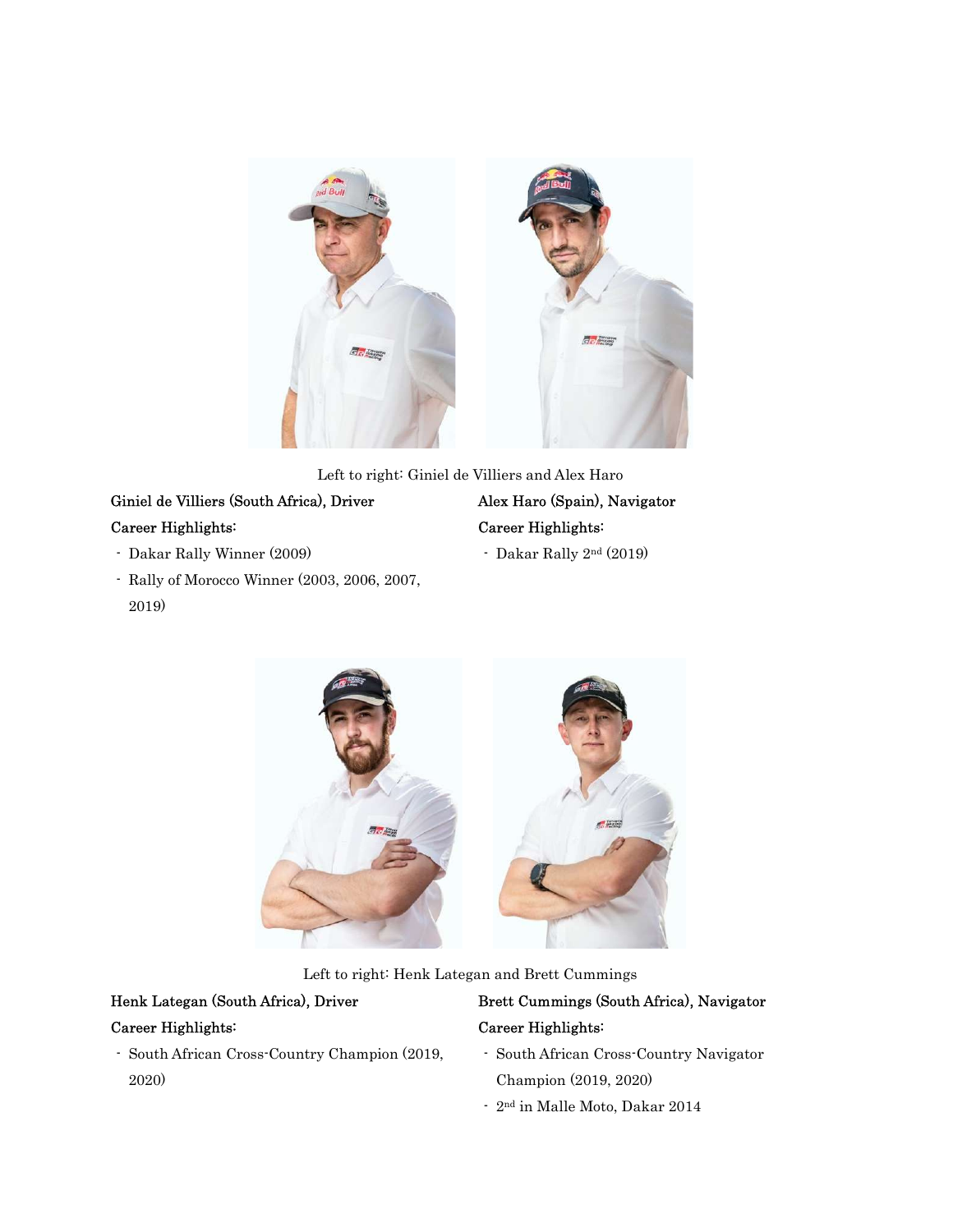

Left to right: Shameer Variawa and Dennis Murphy

# Shameer Variwa (South Africa), Driver Career Highlights:

- South African Off-Road Champion (2000)

# Dennis Murphy (South Africa), Navigator Career Highlights:

- South African Cross-Country Navigator Champion (2013, 2014, 2015, 2018)



Copyright-free, high-resolution images can be found at https://www.tgr-dam.com

 $(1)$  Product information may differ in each region